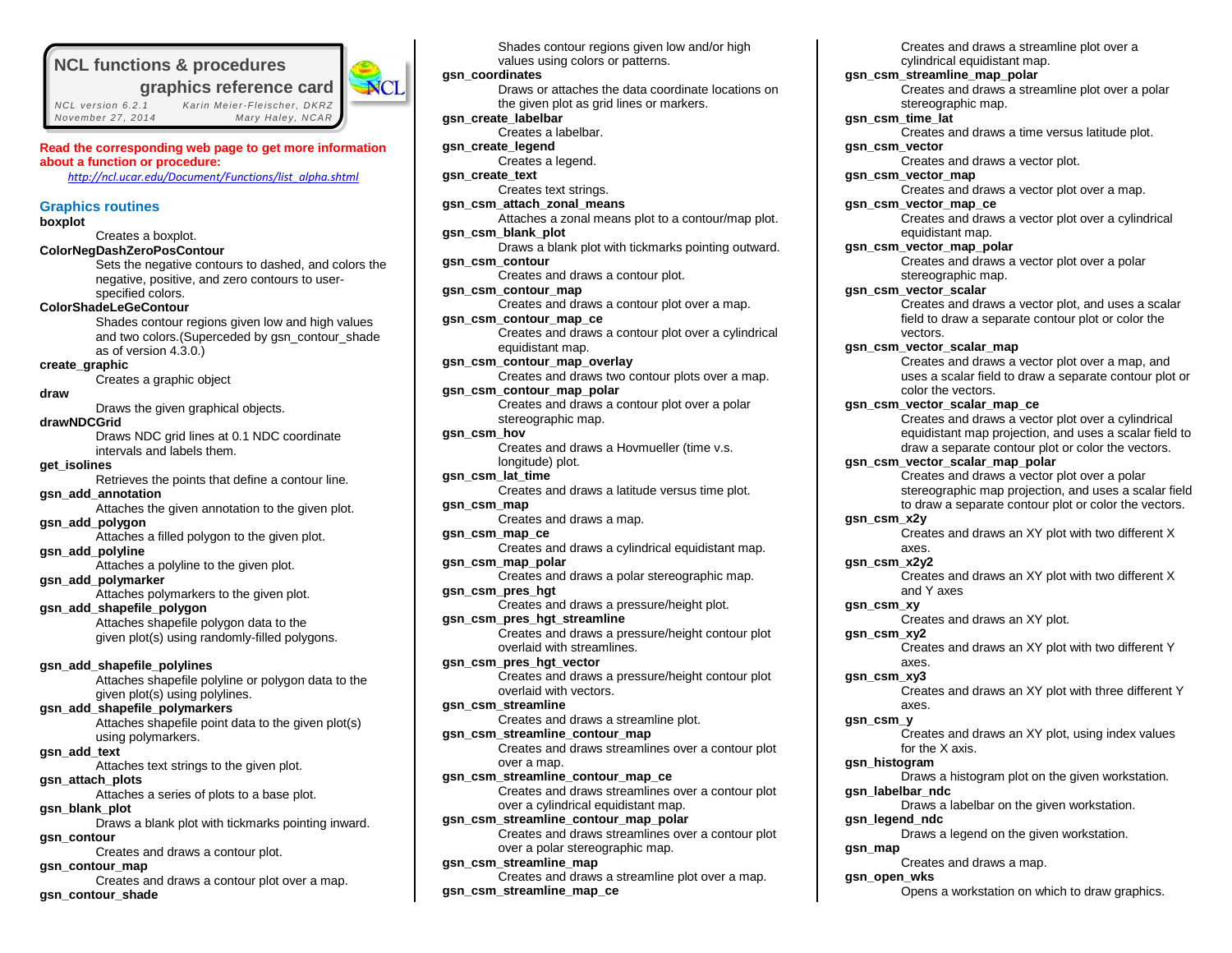#### **gsn\_panel**

Draws multiple plots of identical size on a single frame. **gsn\_polygon** 

Draws a filled polygon on the given plot. **gsn\_polygon\_ndc** Draws a filled polygon on the given workstation.

**gsn\_polyline** Draws a polyline on the given plot.

**gsn\_polyline\_ndc**

Draws a polyline on the given workstation. **gsn\_polymarker**

Draws polymarkers on the given plot.

**gsn\_polymarker\_ndc** Draws polymarkers on the given workstation. **gsn\_streamline**

Creates and draws a streamline plot.

# **gsn\_streamline\_map**

Creates and draws a streamline plot over a map. **gsn\_streamline\_scalar**

Creates and draws a streamline plot colored by a given a scalar field.

# **gsn\_streamline\_scalar\_map**

Creates and draws a streamline plot over a map, and colors the streamlines using the given scalar field.

#### **gsn\_table**

Draws a table with text.

# **gsn\_text**

Draws text strings on the given plot.

# **gsn\_text\_ndc**

Draws text strings on the given workstation.

# **gsn\_vector**

Creates and draws a vector plot.

# **gsn\_vector\_map**

Creates and draws a vector plot over a map.

# **gsn\_vector\_scalar**

Creates and draws a vector plot colored by a given a scalar field.

#### **gsn\_vector\_scalar\_map**

Creates and draws a vector plot over a map, and colors the vectors using the given scalar field.

#### **gsn\_xy**

Creates and draws an XY plot.

# **gsn\_y**

Creates and draws an XY plot, using index values for the X axis.

#### **infoTimeStamp**

Draws two text strings at the bottom of the workstation to indicate the time the plot was created and other information.

#### **maximize\_output**

Maximizes the sizes of a series of plots drawn in a single frame.

# **msgValOutline**

Draws an outline around missing data in vector and streamline plots.

#### **ngezlogo**

Draws the NCAR logo in the lower right corner of the

given workstation.

#### **nggetp**

Retrieves values for various parameters for the NCAR ngezlogo procedure.

# **nglogo**

Draws various NCAR and UCAR logos on the given workstation.

# **ngsetp**

Sets values for various parameters for the NCAR ngezlogo procedure.

# **NhlAddAnnotation**

Add annotations to a plot object as an external annotation.

# **NhlAddOverlay**

Overlays one plot object on another.

# **NhlAddPrimitive**

Adds a Primitive object to an existing plot. **NhlDataPolygon** Draws a polygon using data coordinates. **NhlDataPolyline** Draws a polyline using data coordinates. **NhlDataPolymarker** 

Draws polymarkers using data coordinates. **NhlDraw**

Draws the given graphical objects.

# **NhlNDCPolygon**

Draws a polygon using NDC coordinates. **NhlNDCPolyline**

Draws a polyline using NDC coordinates. **NhlNDCPolymarker**

Draws polymarkers using NDC coordinates.

# **NhlNewDashPattern**

Adds new dash patterns to the existing table of dash patterns.

# **NhlNewMarker**

Adds new markers to the existing table of markers. **NhlRemoveAnnotation**

Remove annotations from the plot they are registered in.

# **NhlRemoveOverlay**

Removes one or more plots from an overlay.

# **NhlRemovePrimitive**

Removes one or more primitives from the given Transform object.

# **NhlSetDashPattern**

Sets the dash patterns for a given list of dash pattern indexes and workstations.

# **NhlSetMarker**

Sets the markers for a given list of marker indexes and workstations.

# **overlay**

Overlays one plot object on another.

# **paleo\_outline**

Creates continental outlines from model orography data.

# **pie\_chart**

Creates a basic pie chart.

# **reset\_device\_coordinates**

Resets the PS/PDF device coordinates back to their default values.

# **setColorContourClear**

Sets the color contours between two given levels transparent.

# **ShadeCOI**

Adds the cone of influence as a shaded polygon.

# **ShadeGeLeContour**

Shades contour regions given low and high values and a shade pattern.(Superceded by

# asn\_contour\_shade as of version 4.3.0.)

**ShadeGtContour**

# Shades contour regions above a given value with the given fill pattern.(Superceded by

asn\_contour\_shade as of version 4.3.0.)

# **ShadeLtContour**

Shades contour regions below a given value with the given fill pattern.(Superceded by gsn\_contour\_shade as of version 4.3.0.)

# **ShadeLtGtContour**

Shades contour regions below a given value and above a given value with the specified fill patterns. (Superceded by gsn\_contour\_shade as of version 4.3.0.)

# **skewT\_BackGround**

Creates a background chart for Skew T, Log P plotting.

# **skewT\_PlotData**

Plot a sounding and (optionally) winds on Skew T, Log P charts created by skewT\_BackGround.

variable and uses nice\_mnmxintvl to calculate the

Defines a set of colors for use with selected

Cuts the triangles in a triangle list with a plane perpendicular to an axis (for use with selected

Draws the projection of a curve defined by an array

Draws triangles defined by a triangle list (for use with

Draws a surface on the specified workstation.

Retrieves TDPACK parameter values.

(for use with selected TDPACK routines).

Draws an isosurface on the specified workstation.

Draws perimeters, ticks, and grid lines on the six sides of a box (for use with selected TDPACK

Draws a grid on a particular face of a box in 3-space

symmetric contour interval.

TDPACK routines.

TDPACK routines).

Not yet implemented.

of points in 3-space.

routines).

selected TDPACK routines).

#### **symMinMaxPlt** Calculates the minimum/maximum values for a

**tdclrs**

**tdctri**

**tdcudp**

**tdcurv**

**tddtri**

**tdez2d**

**tdez3d**

**tdgetp**

**tdgrds**

**tdgrid**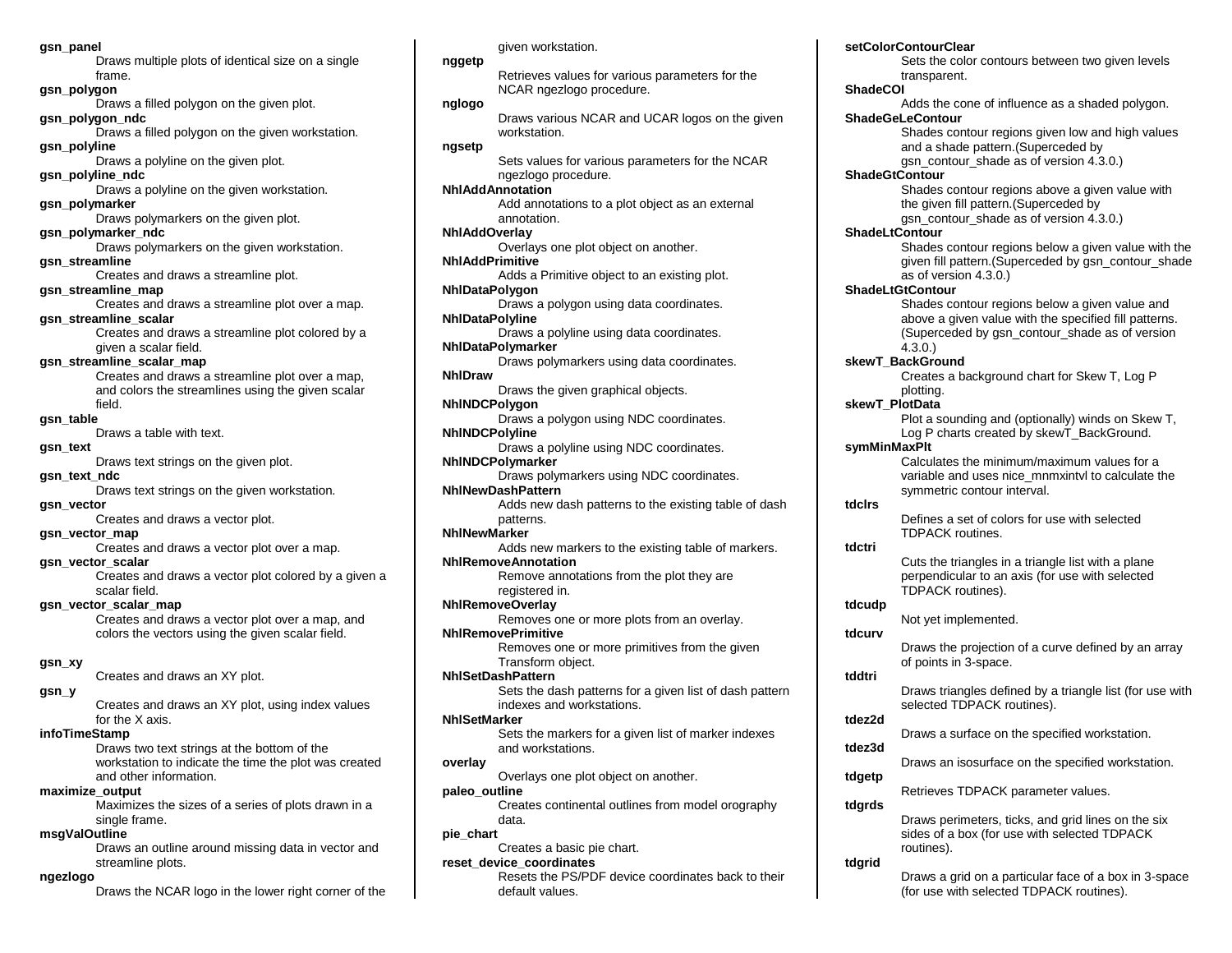| tdgtrs | Gets the definition of a specified rendering style (for<br>use with selected TDPACK routines).                                                                             |
|--------|----------------------------------------------------------------------------------------------------------------------------------------------------------------------------|
| tdinit | Defines eye position, line of sight, up direction, and<br>stereo flag for selected TDPACK routines.                                                                        |
| tditri | Adds triangles defining an isosurface to a triangle list<br>(for use with selected TDPACK routines).                                                                       |
| tdibla | Draws labels for a particular face of a box in 3-space<br>(for use with selected TDPACK routines).                                                                         |
| tdibip | Not yet implemented.                                                                                                                                                       |
| tdibls | Draws labels for all faces of a box in 3-space (for                                                                                                                        |
| tdline | use with selected TDPACK routines).                                                                                                                                        |
| tdIndp | Draws the projection of a solid line in 3-space (for<br>use with selected TDPACK routines).                                                                                |
|        | Not yet implemented.                                                                                                                                                       |
| tdinpa | Draws the projection of a line joining two points in<br>the reference parallelogram (for use with selected<br>TDPACK routines).                                            |
| tdlpdp | Not yet implemented.                                                                                                                                                       |
| tdmtri | Adds triangles defining a 3D marker to a triangle list<br>for use with selected TDPACK routines.                                                                           |
| tdotri | Orders the triangles in a triangle list for proper<br>rendering (for use with selected TDPACK routines).                                                                   |
| tdpara | Defines the reference parallelogram for use with<br>selected TDPACK routines.                                                                                              |
| tdplch | Draws a string in the plane of the reference<br>parallelogram (for use with selected TDPACK<br>routines).                                                                  |
| tdprpa | Retrieves the coordinates of a projection in the                                                                                                                           |
|        | projection plane, given the parallelogram<br>coordinates of a point (for use with selected<br>TDPACK routines).                                                            |
| tdprpi | Retrieves the parallelogram coordinates of a point in<br>the reference parallelogram, given a point in the<br>projection plane (for use with selected TDPACK<br>routines.) |
| tdprpt | Retrieves the coordinates of its projection in the<br>projection plane, given the coordinates of a point in<br>3-space (for use with selected TDPACK routines).            |
| tdsetp | Sets TDPACK parameter values.                                                                                                                                              |

# **tdsort**

Sorts an array (for use with selected TDPACK routines).

# **tdstri**

|                 | Adds triangles defining a simple surface to a triangle                                     |
|-----------------|--------------------------------------------------------------------------------------------|
|                 | list (for use with selected TDPACK routines).                                              |
| tdstrs          | Sets the values defining a selected rendering style                                        |
|                 | (for use with selected TDPACK routines).                                                   |
| tdttri          | Adds triangles defining a trajectory to a triangle list                                    |
|                 | (for use with selected TDPACK routines).                                                   |
| WindRoseBasic   | Plots a basic wind rose.                                                                   |
| WindRoseColor   |                                                                                            |
|                 | Plot a wind rose diagram where different colors are<br>used to differentiate speed ranges. |
|                 | WindRoseThickLine                                                                          |
|                 | Plot a black and white wind rose diagram where                                             |
|                 | different line thicknesses are used to differentiate<br>speed ranges.                      |
| wmbarb          |                                                                                            |
| wmbarbmap       | Draws wind barbs on the given workstation.                                                 |
|                 | Draws wind barbs over maps.                                                                |
| wmdrft          | Draws weather front lines on the given workstation.                                        |
| wmgetp          |                                                                                            |
|                 | Retrieves parameter values for selected Wmap                                               |
| wmlabs          | routines.                                                                                  |
|                 | Plots special symbols and icons for daily weather.                                         |
| wmsetp          | Sets parameter values for selected Wmap routines.                                          |
| wmstnm          |                                                                                            |
| wmvect          | Plots station model data on the given workstation.                                         |
|                 | Draws vectors on the given workstation.                                                    |
| wmvectmap       | Draws vectors over maps.                                                                   |
| wmvlbl          |                                                                                            |
|                 | Draws an informational label box for plots produced                                        |
| wrf_contour     | by wmvect or wmvectmap.                                                                    |
|                 | Creates a contour plot from ARW WRF model                                                  |
| wrf_map         | output.                                                                                    |
|                 | Creates a map background for ARW WRF model                                                 |
| wrf_map_overlay | data.                                                                                      |
|                 | Overlays different plot id's over a map background                                         |
|                 | (deprecated in version 5.1.0).<br>wrf_map_overlays                                         |
|                 | Overlays different contour and vector plots over a                                         |
|                 | WRF-ARW map background.<br>wrf_map_resources                                               |
|                 | Sets map plotting resources based on an input                                              |
|                 | WRF-ARW file.                                                                              |
| wrf_map_zoom    | Zooms into a portion of the ARW WRF model                                                  |
|                 | domain, and creates a map background (deprecated                                           |
| wrf_overlay     | in version $5.1.0$ ).                                                                      |
|                 |                                                                                            |

Overlays multiple plots, created from other ARW WRF plot functions (deprecated in version 5.1.0).

#### **wrf\_overlays**

Overlays multiple plots, created from other ARW WRF plot functions.

# **wrf\_vector**

 $\blacksquare$ 

Creates a vector plot from ARW WRF model output

# **Color routines**

**color\_index\_to\_rgba**

Converts an absolute color index to its equivalent RGBA quadruplet

**ColorNegDashZeroPosContour**

Sets the negative contours to dashed, and colors the negative, positive, and zero contours to userspecified colors.

#### **ColorShadeLeGeContour**

Shades contour regions given low and high values and two colors.(Superceded by gsn\_contour\_shade as of version 4.3.0.)

**get\_color\_index**

Chooses a color index for a scalar value, given a color map and a range of values.

**get\_color\_rgba**

Chooses an RGB triplet or RGBA quadruplet for a scalar value, given a color map and a range of values.

# **GetFillColor**

Chooses a color from a group of RGB triplets based upon a secondary scalar field (deprecated version).

**GetFillColorIndex**

Chooses from a list of color table indices based upon a secondary scalar field (deprecated version).

**gsn\_contour\_shade**

Shades contour regions given low and/or high values using colors or patterns.

# **gsn\_define\_colormap**

Defines a color map for the given workstation.

#### **gsn\_draw\_colormap**

Draws the current color map for the given workstation.

**gsn\_draw\_named\_colors**

Draws the given list of named colors.

**gsn\_merge\_colormaps**

Merges two color maps and sets this as the color map for the given workstation.

**gsn\_retrieve\_colormap**

Retrieves a color map for the given workstation.

# **gsn\_reverse\_colormap**

Reverses the color map for the given workstation.

#### **hlsrgb**

Converts HLS color values to RGB.

# **hsv2rgb**

Maps values from the HSV color model to the RGB color model (deprecated).

# **hsvrgb**

Converts HSV color values to RGB.

**namedcolor2rgb**

Returns the RGB triplets of the given list of named colors.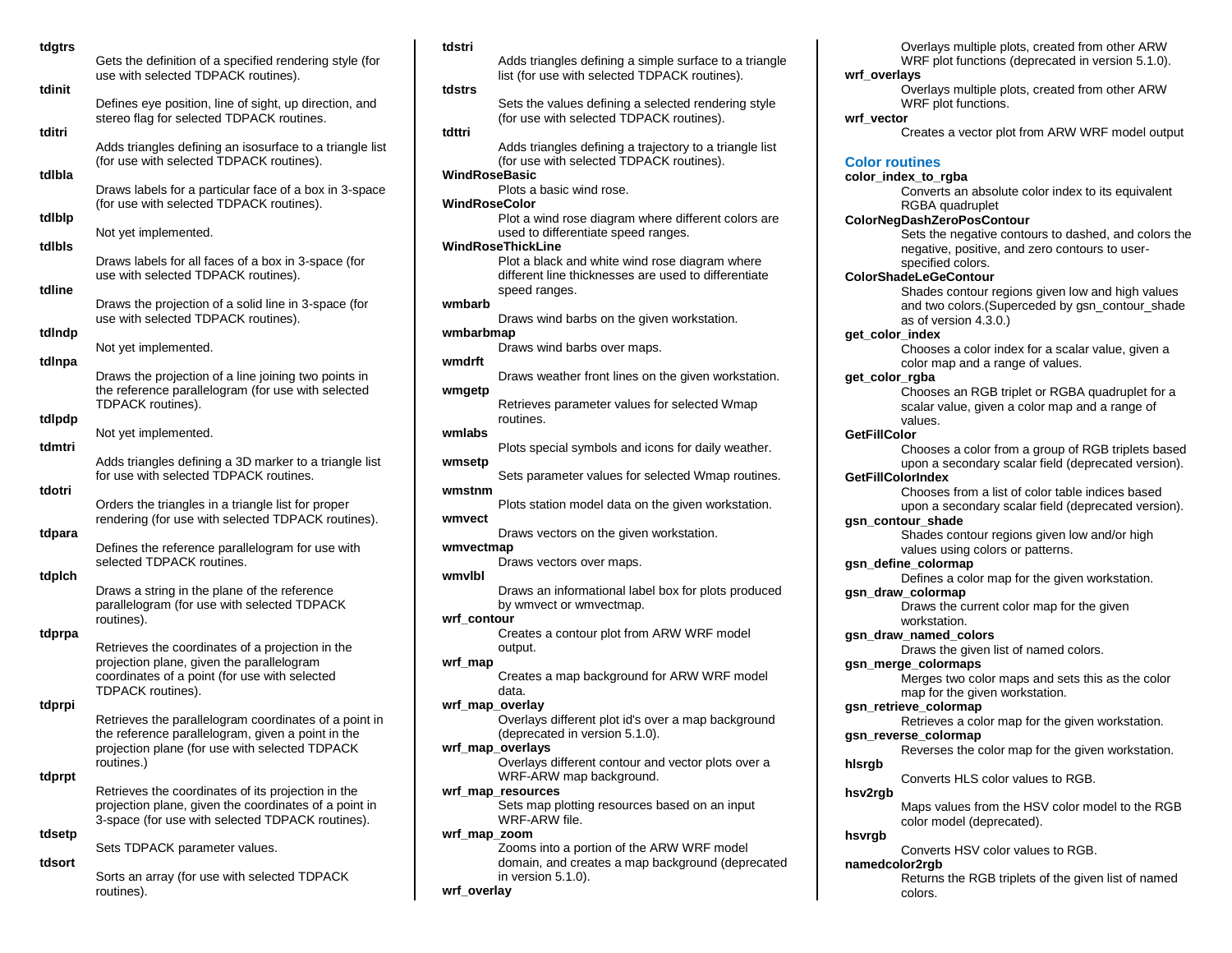#### **namedcolor2rgba**

Returns the RGBA quadruplets of the given list of named colors.

#### **NhlFreeColor**

Removes one or more color entries from one or more workstations.

# **NhlGetNamedColorIndex**

Returns color map indexes that match the given color names in the color maps of the given workstations.

#### **NhlIsAllocatedColor**

Queries a list of workstations to determine whether or not the given color indexes have been allocated.

# **NhlNewColor**

Allocates new workstation color indexes. **NhlPalGetDefined** 

Returns a list of available color maps.

# **NhlSetColor**

Sets the colors for a given list of color indexes and workstations.

# **read\_colormap\_file**

Reads an NCL system colormap file or a userdefined colormap.

# **rgba\_to\_color\_index**

Converts RGBA quadruplets to their encoded integer equivalent absolute color indexes

# **rgbhls**

Converts RGB color values to HLS.

# **rgbhsv**

Converts RGB color values to HSV.

# **RGBtoCmap**

Reads a text file of RGB triplets and converts them to a colormap.

# **rgbyiq**

Converts RGB color values to YIQ values.

# **setColorContourClear**

Sets the color contours between two given levels transparent.

# **span\_color\_indexes**

Given the number of desired color values, return an array of indexes that nicely span the given color map.

#### **span\_color\_rgba**

Given the number of desired color values, return an array of RGB triplets or RGBA quadruplets that nicely span the given color map.

# **span\_named\_colors**

Returns an RGB array that is a span between given list of named colors.

## **yiqrgb**

Converts YIQ color values to RGB.

# **NCL object routines**

# **attsetvalues**

Applies resources to the given objects. **create\_graphic**

# Creates a graphic object

**destroy**

Destroys objects from NCL.

#### **get\_isolines**

Retrieves the points that define a contour line. **list\_hlus** Lists all of the HLU objects currently referenced by NCL variables. **NhlAddAnnotation** Add annotations to a plot object as an external annotation. **NhlAddData** Adds one or more additional data items to a plot. **NhlAddOverlay** Overlays one plot object on another. **NhlAddPrimitive** Adds a Primitive object to an existing plot. **NhlAppGetDefaultParentId** Returns a reference to the current default App object. **NhlClassName** Retrieve the class name of one or more NCL objects. **NhlDestroy** Destroys objects from NCL. **NhlGetBB** Retrieves the bounding boxes of a list of NCL objects. **NhlGetClassResources** Returns a list of resources associated with the given class name and an optional filter string. **NhlGetErrorObjectId** Returns a reference to the current Error object. **NhlGetParentId** Returns the ids of the parent ids of the given objects. **NhlGetWorkspaceObjectId** Returns a reference to the current Workspace object. **NhlIsApp** Returns True for each given object that is an App object. **NhlIsDataComm** Returns True for each given object that is a DataComm object. **NhlIsDataItem** Returns True for each given object that is a DataItem object. **NhlIsDataSpec** Returns True for each given object that is a DataSpec object. **NhlIsTransform** Returns True for each given object that is a Transform object. **NhlIsView** Returns True for each given object that is a View object.

# **NhlName**

Retrieves the name of one or more NCL objects. **NhlRemoveAnnotation**

Remove annotations from the plot they are registered in.

# **NhlRemoveData**

Removes data items from one or more plots.

#### **NhlRemoveOverlay**

Removes one or more plots from an overlay.

# **NhlRemovePrimitive**

Removes one or more primitives from the given Transform object.

# **NhlUpdateData**

Forces the DataComm instances to update their internal states.

# **overlay**

Overlays one plot object on another.

# **Workstation routines**

**clear**

Clears the given workstation objects.

# **frame**

Updates and clears the given workstation objects.

# **NhlChangeWorkstation**

Changes the output workstation of one or more NCL View objects.

**NhlClearWorkstation**

Clears the given workstation objects.

#### **NhlFrame**

Updates and clears the given workstation objects. **NhlGetParentWorkstation**

Returns the ids of the parent workstations of the

#### given objects. **NhlIsWorkstation**

Returns True for each given object that is a Workstation object.

# **NhlUpdateWorkstation**

Updates the given workstation objects.

**update**

#### Updates the given workstation objects.

# **WRF**

**wrf\_contour**

Creates a contour plot from ARW WRF model output.

**wrf\_map**

Creates a map background for ARW WRF model data.

**wrf\_map\_overlay**

Overlays different plot id's over a map background (deprecated in version 5.1.0).

# **wrf\_map\_overlays**

Overlays different contour and vector plots over a WRF-ARW map background.

# **wrf\_map\_resources**

Sets map plotting resources based on an input WRF-ARW file.

#### **wrf\_map\_zoom**

Zooms into a portion of the ARW WRF model domain, and creates a map background (deprecated in version 5.1.0).

#### **wrf\_mapres\_c**

Sets the appropriate geographical mapping resources based upon WRF file contents. (deprecated)

#### **wrf\_overlay**

Overlays multiple plots, created from other ARW